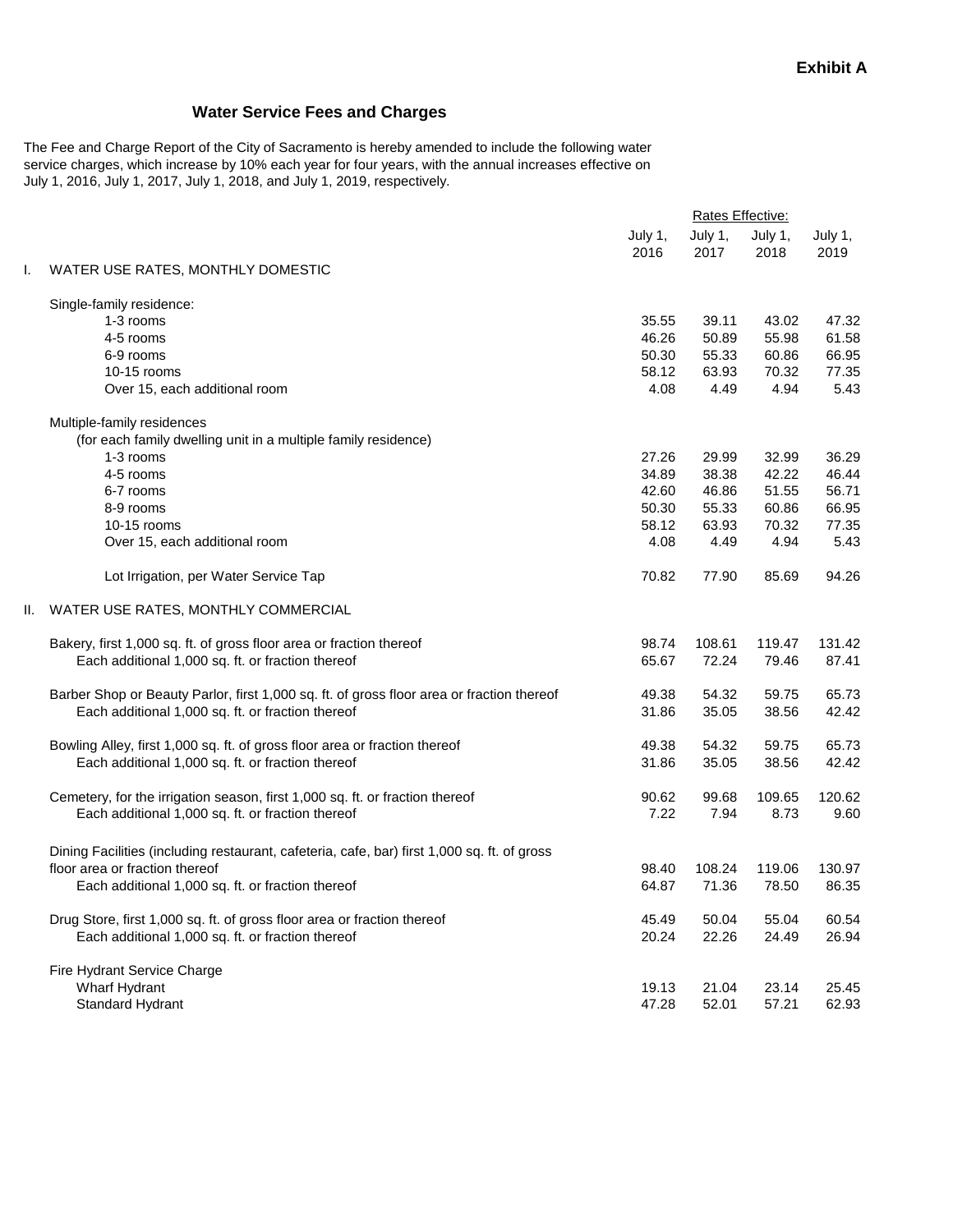## **Exhibit A**

|                                                                                                                                                                                                                                           | July 1,                            | July 1,                            | July 1,                            | July 1,                            |
|-------------------------------------------------------------------------------------------------------------------------------------------------------------------------------------------------------------------------------------------|------------------------------------|------------------------------------|------------------------------------|------------------------------------|
|                                                                                                                                                                                                                                           | 2016                               | 2017                               | 2018                               | 2019                               |
| WATER USE RATES, MONTHLY COMMERCIAL (cont'd)<br>н.                                                                                                                                                                                        |                                    |                                    |                                    |                                    |
| Furniture Store, first 1,000 sq. ft. of gross floor area or fraction thereof                                                                                                                                                              | 45.49                              | 50.04                              | 55.04                              | 60.54                              |
| Each additional 1,000 sq. ft. or fraction thereof                                                                                                                                                                                         | 5.01                               | 5.51                               | 6.06                               | 6.67                               |
| Garage, first 1,000 sq. ft. of gross floor area or fraction thereof                                                                                                                                                                       | 45.49                              | 50.04                              | 55.04                              | 60.54                              |
| Each additional 1,000 sq. ft. or fraction thereof                                                                                                                                                                                         | 5.01                               | 5.51                               | 6.06                               | 6.67                               |
| Halls (including lodge and auditorium), first 1,000 sq. ft. of gross floor area or fraction<br>thereof                                                                                                                                    | 45.49                              |                                    | 55.04                              |                                    |
| Each additional 1,000 sq. ft. or fraction thereof                                                                                                                                                                                         | 20.24                              | 50.04<br>22.26                     | 24.49                              | 60.54<br>26.94                     |
| Hotel, Rest or Convalescent Homes, first 10 sleeping rooms or fraction thereof                                                                                                                                                            | 90.62                              | 99.68                              | 109.65                             | 120.62                             |
| Over 10 sleeping rooms, each additional sleeping room                                                                                                                                                                                     | 7.22                               | 7.94                               | 8.73                               | 9.60                               |
| Laundry, first 1,000 sq. ft. of gross floor area or fraction thereof                                                                                                                                                                      | 196.64                             | 216.30                             | 237.93                             | 261.72                             |
| Each additional 1,000 sq. ft. or fraction thereof                                                                                                                                                                                         | 125.06                             | 137.57                             | 151.33                             | 166.46                             |
| Market, first 1,000 sq. ft. of gross floor area or fraction thereof                                                                                                                                                                       | 49.38                              | 54.32                              | 59.75                              | 65.73                              |
| Each additional 1,000 sq. ft. or fraction thereof                                                                                                                                                                                         | 31.86                              | 35.05                              | 38.56                              | 42.42                              |
| Mortuary, first 1,000 sq. ft. of gross floor area or fraction thereof                                                                                                                                                                     | 45.49                              | 50.04                              | 55.04                              | 60.54                              |
| Each additional 1,000 sq. ft. or fraction thereof                                                                                                                                                                                         | 20.24                              | 22.26                              | 24.49                              | 26.94                              |
| Motel, first 10 sleeping rooms or fraction thereof                                                                                                                                                                                        | 90.62                              | 99.68                              | 109.65                             | 120.62                             |
| Each additional sleeping room over 10                                                                                                                                                                                                     | 7.22                               | 7.94                               | 8.73                               | 9.60                               |
| Office Building, first 1,000 sq. ft. of gross floor area or fraction thereof                                                                                                                                                              | 45.49                              | 50.04                              | 55.04                              | 60.54                              |
| Each additional 1,000 sq. ft. or fraction thereof                                                                                                                                                                                         | 15.40                              | 16.94                              | 18.63                              | 20.49                              |
| Park (not municipal), for irrigation season, first 1,000 sq. ft. or fraction thereof                                                                                                                                                      | 90.62                              | 99.68                              | 109.65                             | 120.62                             |
| Each additional 1,000 sq. ft. or fraction thereof                                                                                                                                                                                         | 7.22                               | 7.94                               | 8.73                               | 9.60                               |
| Religious Worship, including the building used exclusively for religious worship and any<br>other building used for religious activities, first 1,000 sq. ft. of gross floor area or<br>Each additional 1,000 sq. ft. or fraction thereof |                                    | 50.04<br>9.22                      | 55.04<br>10.14                     | 60.54<br>11.15                     |
| School, first 100 pupils or fraction thereof                                                                                                                                                                                              | 87.41                              | 96.15                              | 105.77                             | 116.35                             |
| Each additional 100 pupils or fraction thereof                                                                                                                                                                                            | 68.07                              | 74.88                              | 82.37                              | 90.61                              |
| Service Station (no wash racks) and Used Car Lots:<br>tap size to City main: 3/4"<br>1"<br>11/2"<br>2"                                                                                                                                    | 49.38<br>64.87<br>105.97<br>181.18 | 54.32<br>71.36<br>116.57<br>199.30 | 59.75<br>78.50<br>128.23<br>219.23 | 65.73<br>86.35<br>141.05<br>241.15 |
| Store, first 1,000 sq. ft. of gross floor area or fraction thereof                                                                                                                                                                        | 45.49                              | 50.04                              | 55.04                              | 60.54                              |
| Each additional 1,000 sq. ft. or fraction thereof                                                                                                                                                                                         | 20.24                              | 22.26                              | 24.49                              | 26.94                              |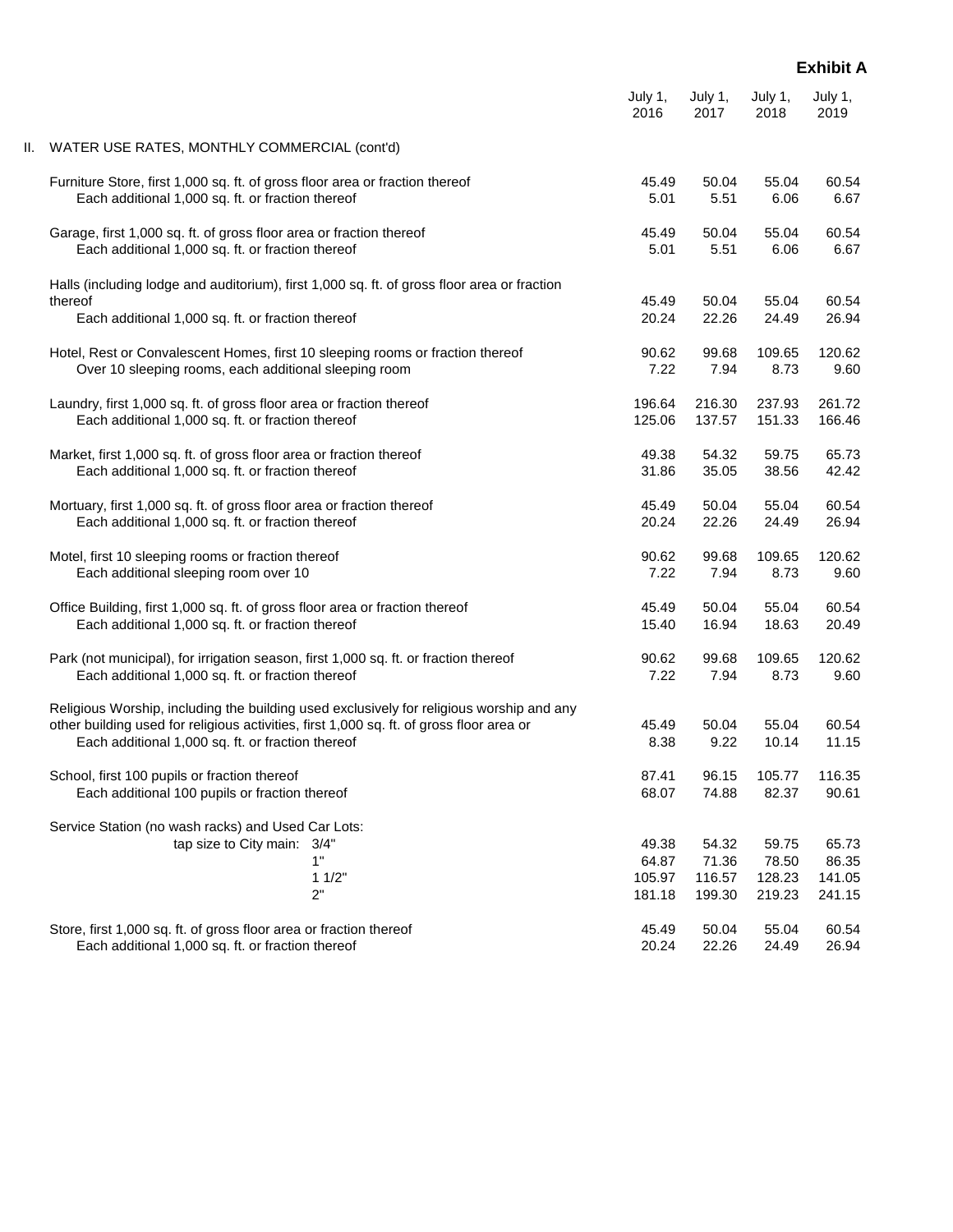|      |                                                                                                                                                                                                                           | July 1,<br>2016 | July 1,<br>2017 | July 1,<br>2018 | July 1,<br>2019 |
|------|---------------------------------------------------------------------------------------------------------------------------------------------------------------------------------------------------------------------------|-----------------|-----------------|-----------------|-----------------|
| II.  | WATER USE RATES, MONTHLY COMMERCIAL (cont'd)                                                                                                                                                                              |                 |                 |                 |                 |
|      | Theater, first 1,000 sq. ft. of gross floor area or fraction thereof<br>Each additional 1,000 sq. ft. or fraction thereof                                                                                                 | 49.59<br>31.86  | 54.55<br>35.05  | 60.01<br>38.56  | 66.01<br>42.42  |
|      | Warehouse, first 1,000 sq. ft. of gross floor area or fraction thereof<br>Each additional 1,000 sq. ft. or fraction thereof                                                                                               | 45.49<br>5.01   | 50.04<br>5.51   | 55.04<br>6.06   | 60.54<br>6.67   |
|      | Minimum Rate: In no case shall a commercial flat-rate be less than:                                                                                                                                                       | 45.49           | 50.04           | 55.04           | 60.54           |
| III. | SPECIAL WATER USE RATES, MONTHLY                                                                                                                                                                                          |                 |                 |                 |                 |
|      | Air Conditioning System:                                                                                                                                                                                                  |                 |                 |                 |                 |
|      | Monthly demand charge (system without water conservation devices) per ton of<br>capacity for each month of the air conditioning season of 5 months.                                                                       | 30.21           | 33.23           | 36.55           | 40.21           |
|      | For systems on flat-rate service the following charge will apply for each month<br>during the air conditioning season, per ton of system capacity                                                                         |                 |                 |                 |                 |
|      | With Water Conservation Device<br>Without Water Conservation Device                                                                                                                                                       | 6.96<br>106.12  | 7.66<br>116.73  | 8.43<br>128.40  | 9.27<br>141.24  |
|      | Evaporative coolers (commercial establishments) - for units on flat rate service the<br>following charges will apply for each month during the air conditioning season, per<br>1,000 cubic feet per minute unit capacity. |                 |                 |                 |                 |
|      | With Water Conservation Device<br><b>Without Water Conservation Device</b>                                                                                                                                                | 4.00<br>10.88   | 4.40<br>11.97   | 4.84<br>13.17   | 5.32<br>14.49   |
|      | <b>Refrigeration Systems:</b>                                                                                                                                                                                             |                 |                 |                 |                 |
|      | For systems on flat-rate service, the following charges will apply for each month                                                                                                                                         |                 |                 |                 |                 |
|      | during the year, per compressor horsepower.                                                                                                                                                                               |                 |                 |                 |                 |
|      | <b>With Water Conservation Device</b>                                                                                                                                                                                     | 7.36            | 8.10            | 8.91            | 9.80            |
|      | <b>Without Water Conservation Device</b>                                                                                                                                                                                  | 69.42           | 76.36           | 84.00           | 92.40           |
|      | Dining Facility, (including restaurant, cafeteria, cafe, kitchen, bar)                                                                                                                                                    |                 |                 |                 |                 |
|      | each 1,000 sq. ft. of gross floor area or fraction thereof                                                                                                                                                                | 53.25           | 58.58           | 64.44           | 70.88           |
|      | Gymnasium, each shower head                                                                                                                                                                                               | 24.05           | 26.46           | 29.11           | 32.02           |
|      | Hydraulically-operated elevator                                                                                                                                                                                           |                 |                 |                 |                 |
|      | With Water Conservation Device                                                                                                                                                                                            | 37.97           | 41.77           | 45.95           | 50.55           |
|      | Without Water Conservation Device                                                                                                                                                                                         | 211.23          | 232.35          | 255.59          | 281.15          |
|      | Irrigation: Supplemental (Commercial)                                                                                                                                                                                     |                 |                 |                 |                 |
|      | 0 - 10,000 sq. ft. (net irrigable area)<br>over 10,000 sq. ft. (net irrigable area), each additional 1,000 sq. ft.                                                                                                        | 7.22            | 7.94            | 8.73            | 9.60            |
|      | Irrigation: Supplemental (Domestic)                                                                                                                                                                                       |                 |                 |                 |                 |
|      | 0 - 13,000 sq. ft. (gross lot area)<br>over 13,000 sq. ft. (gross lot area), each additional 1,000 sq. ft.                                                                                                                | 0.00<br>7.22    | 0.00<br>7.94    | 0.00<br>8.73    | 0.00<br>9.60    |
|      |                                                                                                                                                                                                                           |                 |                 |                 |                 |

## **Exhibit A**